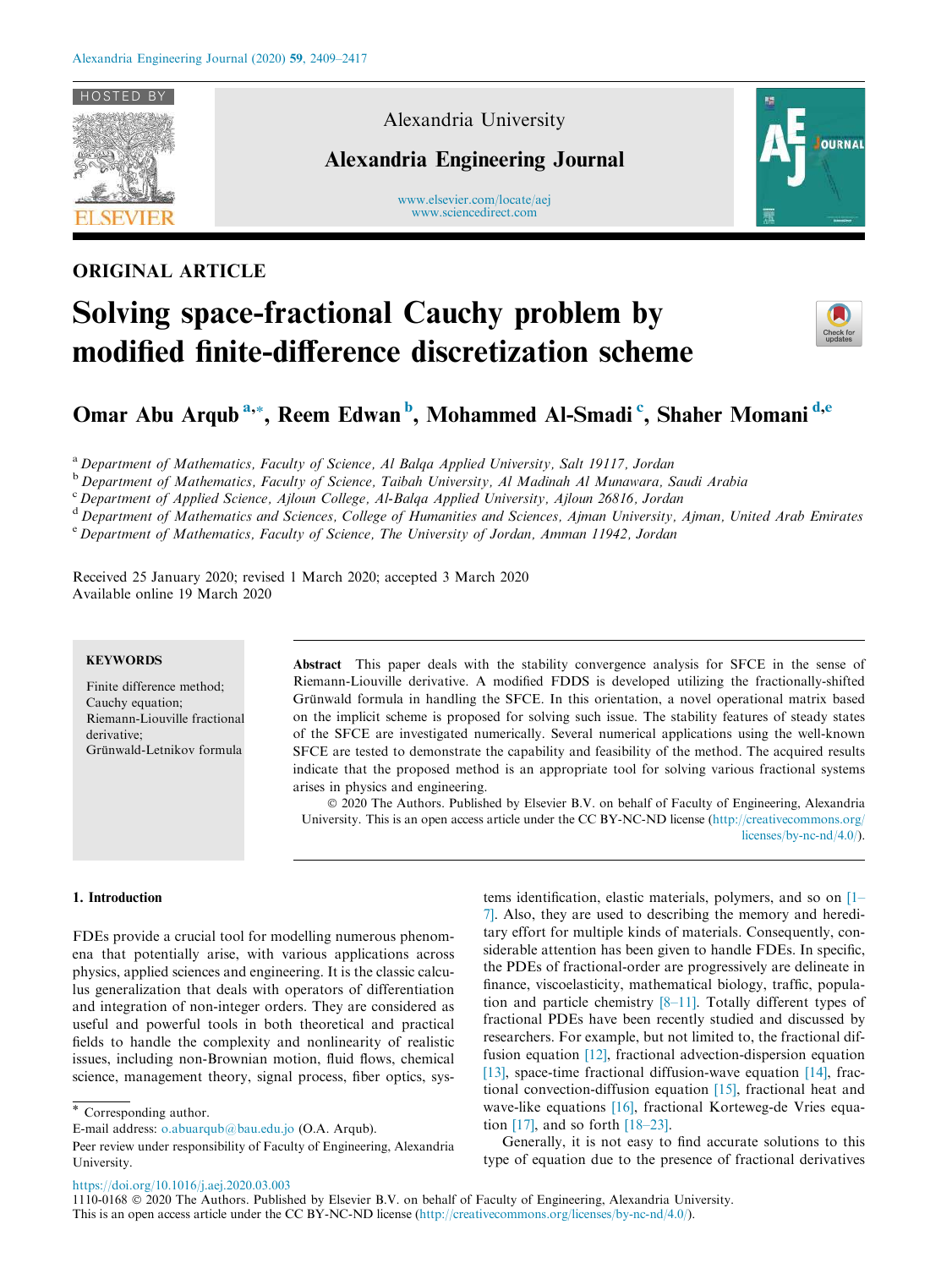in the mathematical systems created. Therefore, computer technologies are used to obtain acceptable approximate solutions in the field of study and then attempt to reach engineering and physical interpretations that enable us to gain a greater understanding of the natural phenomena of fractional order. Anyhow, there is no clear and explicit engineering or physical interpretation of fractional derivatives of different types similar to classical derivatives that lead us to a direct concept and precise meaning [6,24–29]. Thus, several powerful strategies are established and developed to interduce numericalanalytical solutions of such FDEs, including FDDS [30], finite volume technique [31], finite element technique [32], homotopy perturbation technique [33], residual power series technique [34–39], differential transform method [40–42], and reproducing kernel method [43–51].

During this paper, we tend to propose the FDDS to get approximate solution for the SFCP utilizing the Riemann-Liouville sense. More specifically, we consider the following form

$$
\frac{\partial u(x,t)}{\partial t} + \epsilon \frac{\partial^{\beta} u(x,t)}{\partial x^{\beta}} = f(x),\tag{1}
$$

subject to the initial condition

$$
u(x,0) = g(x),\tag{2}
$$

where  $\epsilon$  is a positive parameter,  $t > 0, x \in [a, b], f(x)$  is given source term,  $g(x)$  is analytical smooth function of spatial x,  $u(x, t)$  is unknown analytical function to be determined, and  $\beta$  is describing the order of space-fractional derivative such that  $0 < \beta < 1$ . Here, the space-fractional derivative is considered under the Riemann-Liouville sense. Further, we assume that the IVPs (1) and (2) has unique analytical solution in term of spatial  $x$  and temporal  $t$  in the domain of interest.

The starting point for the FDDS is a partition of the computational domain  $[a, b]$  into a finite number of sub-domains  $V_i, i = 0, 1, 2, \dots, N$ , known as control volumes, the union of all control volumes ought to cover the whole domain. However, we will use the fractionally-shifted Grünwald formula for the discretization of the space-fractional derivative under the concept of Riemann-Liouville fractional derivative, then an implicit scheme will be derived in order to solve IVPs (1) and (2) using fitted operational matrix form.

Furthermore, several scholars work on a fractional PDEs have been proposed. In [52], the domain decomposition method has been developed to approximate the solution for fractional convection-diffusion equation with a nonlinear source term. While, in [53], numerical solution for a class of fractional convection-diffusion equations has been introduced using the flatlet oblique multi-wavelets. The sinc–legendre collocation technique has been implemented for a category of fractional convection-diffusion equations with variable coefficients in [54]. In addition, Meerschaert and Tadjeran proposed the FDDS for resolution a class of fractional advection–dispersion flow equations [55]. The finite volume technique has been applied in solving fractional diffusion equations [56]. Later, the authors in [12] extend the finite volume method to twodimensional fractional diffusion equation. In [13], the finite volume and FDDS have been utilized in handling the spacefractional advection-dispersion equation as well as the stability and convergence analysis of the scheme have been verified with accuracy is  $\mathcal{O}(\tau + h)$  based on the use of fractionally-shifted

Grünwald formula. For more specific details, the reader can be refers to [57-61].

This paper introduces an implicit scheme of the finitedifference in solving the SFCP with and without the source term based on the fractional Gronwald-Litnikov formula. After giving some preliminary definitions related to fractional calculus, the solution procedure of a modified finite-difference technique is presented in Section 3. Also, we discuss the stability and consistency of the proposed scheme. In Section 4, the numerical experiments are given to show the reliability and efficiency of the method. At last, a brief conclusion is outlined in the last section.

#### 2. Preliminaries

This section is dedicated to providing some necessary definitions and mathematical preliminaries for fractional calculus, especially those related to the Grünwald-Letnikov fractional operator. Anyhow, when using a numerical technique to deal with a differential equation, it must be ensured that the resulting numerical solution is a sufficiently good approximation to the actual solution. Therefore, some necessary definitions and notes are presented in this section to discuss stability analysis.

Definition 1. The Riemann-Liouville integral of fractional order  $\alpha > 0$ ,  $J_a^{\alpha}u(x)$  is defined as

$$
J_a^{\alpha}u(x) = \frac{1}{\Gamma(\alpha)} \int_a^x (x - t)^{\alpha - 1} u(t) dt,
$$
\n(3)

Provided that  $u \in L_1 [a, b]$ . For  $\alpha = 0$ , we have  $J_a^0 u(x) = u(x)$  the identity operator.

**Definition 2.** Let n be the smallest integer that exceeds  $\alpha$ , then the Riemann-Liouville fractional derivative of order  $\alpha > 0$  is defined as

$$
\mathcal{D}_a^x u(x) = \mathcal{D}^n J_a^{(n-x)} u(x)
$$
  
= 
$$
\frac{1}{\Gamma(n-\alpha)} \left( \frac{d^n}{dx^n} \right) \left[ \int_a^x \frac{u(t)}{(x-t)^{\alpha+1-n}} dt \right].
$$
 (4)

Remembering that, for  $\alpha = 0$ , we have  $\mathcal{D}_a^0 u(x) = u(x)$  is the identity operator and for  $\alpha \in \mathbb{N}$ , we have  $\mathscr{D}_{a}^{\alpha}u(x) = \frac{d^{\alpha}u(x)}{dx^{\alpha}}$ .

**Definition 3:.** If  $\alpha > 0$ ,  $u \in C^{\lceil \alpha \rceil}$  [a, b], then,

$$
\tilde{\mathcal{D}}_a^a u(x) = \lim_{h \to 0} \frac{1}{h^{\alpha}} \sum_{k=0}^{\left[\frac{x-a}{h}\right]} (-1)^k {x \choose k} u(x - kh), a < x \le b,\tag{5}
$$

where  $h = \frac{x-a}{N}$  is called the Grünwald-Letnikov fractional derivative of order  $\alpha$  of the function  $u(x)$ .

The following theorem shows the relation between the Grünwald-Letnikov fractional derivatives and Riemann- Liouville fractional derivatives.

**Theorem 1.** Let  $\alpha > 0$ ,  $n = \lceil \alpha \rceil$ , and  $u \in C^{n}[a, b]$ . Then,

$$
\tilde{\mathcal{D}}_a^* u(x) = \tilde{\mathcal{D}}_a^* u(x), a < x \le b. \tag{6}
$$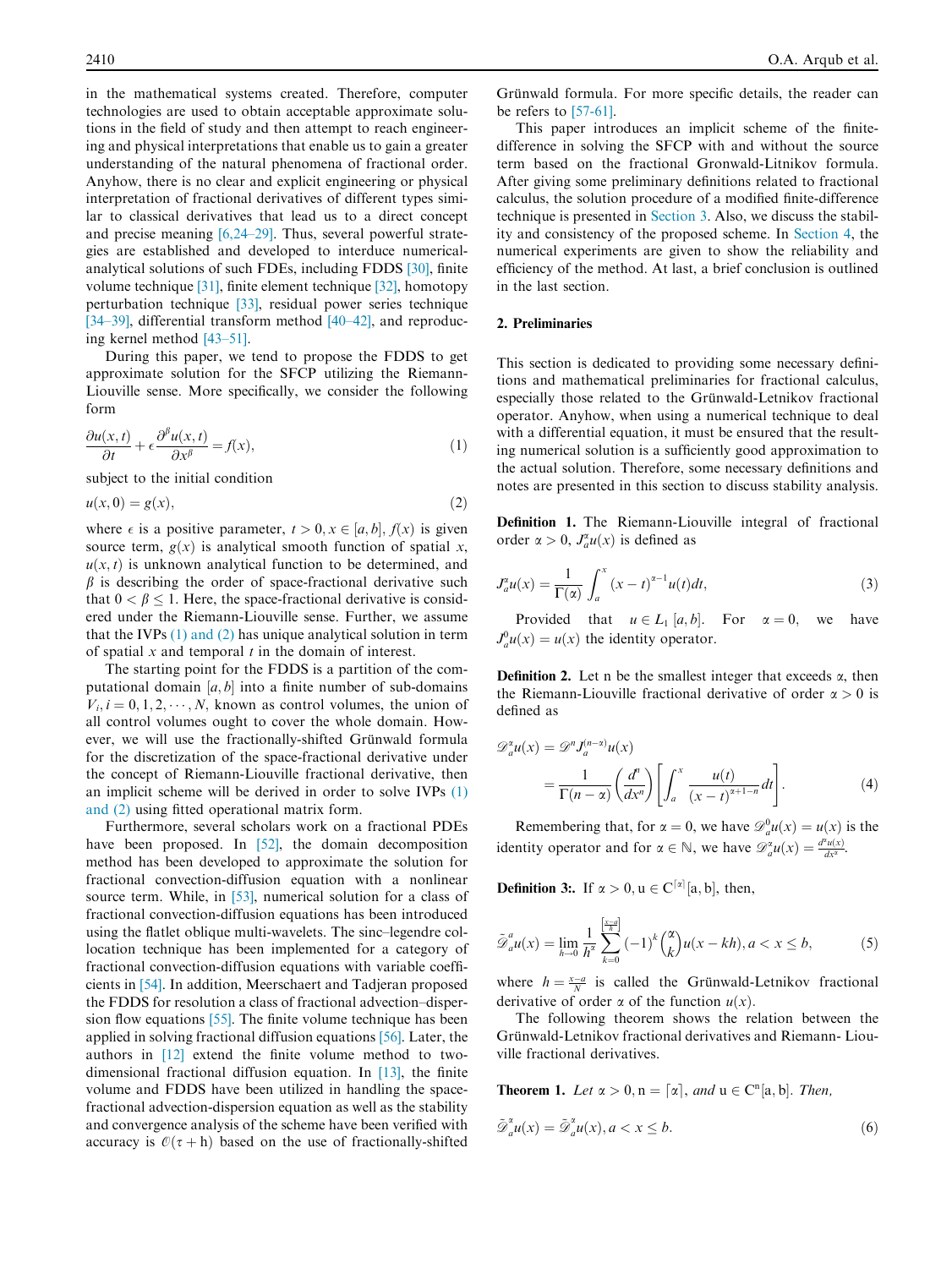**Theorem 2.** Let  $\alpha > 0$  and  $u \in C[a, b]$ . Then,

$$
J_a^{\alpha} u(x) = \frac{\lim}{h \to 0} h^{\alpha} \sum_{k=0}^{\left[\frac{x-a}{h}\right]} (-1)^k {\binom{-\alpha}{k}} u(x - kh), \tag{7}
$$

where  $h = \frac{x-a}{N}$ ,  $a < x \le b$ ,  $(-1)^k \binom{-\alpha}{k} = \frac{\alpha(\alpha-1)(\alpha-2)\cdots(\alpha-k+1)}{k!} = \frac{\Gamma(\alpha+k)}{\Gamma(\alpha)\Gamma(k+1)}$ , and  $\Gamma(x) = \int_0^\infty t^{x-1} e^{-t} dt$ .

If we define weights  $w_0^{\alpha} = 1$ ,  $w_1^{\alpha} = \alpha$ , and  $w_k^{\alpha} = \left(1 - \frac{(1 - \alpha)}{k}\right) w_{k-1}^{\alpha}, k = 2, 3, \cdots$ , then we may rewrite (7) as:

$$
J_a^z u(x) = \lim_{h \to 0} h^{\alpha} \sum_{k=0}^{\left[\frac{x-a}{h}\right]} w_k^z u(x - kh), h = \frac{x-a}{N}.
$$
 (8)

In fact, this formula is used to approximations the fractional integrals  $J_a^{\alpha}u(x)$ .

**Lemma 1.** If  $0 < \alpha < 1$ , then one can write

1.  $w_0^{\alpha} = 1$  and  $w_j^{\alpha} > 0$  for  $j = 1, 2, \cdots$ 2.  $w_j^{\alpha} - w_{j+1}^{\alpha} > 0$  for  $j = 0, 1, \cdots$ . 3.  $\lim_{j \to \infty} w_j^{\alpha} = 0.$ 

**Proof.** For the first part, using the induction so that  $w_0^{\alpha} = 1$ and  $w_1^{\alpha} = \alpha > 0$ , thus from the recursive relation

$$
w_j^{\alpha} = \left(1 - \frac{(1 - \alpha)}{j}\right) w_{j-1}^{\alpha}, k = 2, 3, \cdots,
$$
\n(9)

and since  $0 < \alpha < 1$ , we have  $0 < \frac{1-\alpha}{j} < \frac{1}{j} < 1$  for  $j \ge 2$ . So, the coefficient  $\left(1 - \frac{(1-x)}{k}\right)$  in (9) is strictly between zero and one. For the second part, for  $j > 2$ , we have

$$
w_j^{\alpha} - w_{j+1}^{\alpha} = \left(1 - \frac{(1 - \alpha)}{j}\right) w_{j-1}^{\alpha} - \left(1 - \frac{(1 - \alpha)}{j+1}\right) w_j^{\alpha}
$$
  
= 
$$
\left(1 - \frac{(1 - \alpha)}{j}\right) w_{j-1}^{\alpha} - \left(1 - \frac{(1 - \alpha)}{j+1}\right) \left(1 - \frac{(1 - \alpha)}{j}\right) w_{j-1}^{\alpha}
$$
  
= 
$$
\left[1 - \left(1 - \frac{(1 - \alpha)}{j+1}\right) \left(1 - \frac{(1 - \alpha)}{j}\right) w_{j-1}^{\alpha}\right]
$$
  
= 
$$
\frac{(1 - \alpha)}{j+1} \left(1 - \frac{(1 - \alpha)}{j}\right) w_{j-1}^{\alpha} \tag{10}
$$

Hence,  $0 < w_{j+1}^{\alpha} < w_j^{\alpha} < w_1^{\alpha} = \alpha < 1 = w_0^{\alpha}$  for  $j \ge 2$ . So,  $\lim_{j \to \infty} w_j^{\alpha} = 0.$  $j\rightarrow\infty$ 

Now, to analyze the stability of the difference scheme for Cauchy problem, let v be a vector in  $\ell_2$  such that  $v = (\cdots, v_{-1}, v_0, v_1, \cdots)^T$  and then define the discrete Fourier transform of v.

**Definition 4.** The discrete Fourier transform of  $v \in \ell_2$  is the operate  $\hat{v} \in L_2[-\pi, \pi]$  defined by

$$
\widehat{\nu}(\xi) = \frac{1}{\sqrt{2\pi}} \sum_{m=-\infty}^{\infty} e^{-i\xi} v_m \text{ for } \xi \in [-\pi, \pi].
$$
 (11)

**Definition 5.** The symbol of difference scheme  $v^{n+1} = Qv^n$  is the coefficient of  $\hat{v}^n$  in the equation  $\hat{v}^{n+1} = \rho(\xi)\hat{v}^n$ , where  $\hat{v}^{n+1} = \rho(\xi)\hat{v}^n$  is the discrete Fourier transform of the discrete scheme.

For simplification, we can get the discrete Fourier transform of the difference scheme by replace  $v_j^n$  in the difference scheme by

$$
v_j^n = \hat{v}^n \exp\left(jI\xi\right), I = \sqrt{-1}.\tag{12}
$$

However, the difference scheme  $v^{n+1} = Qv^n$  is stable with respect to the  $\ell_{2h}$  norm if and only if there exist positive constants  $\tau_0$ ,  $h_0$ , and  ${\bf C}$  such that

$$
|\rho(\xi)| \le 1 + \mathbf{C}\tau,\tag{13}
$$

for  $0 < \tau \le \tau_0$ ,  $0 < h \le h_0$ , and all  $\xi \in [-\pi, \pi]$ , while the difference scheme that is stable under set of conditions is called conditionally stable scheme, otherwise is called unconditionally stable scheme. Here, it should be noted that when  $\rho$  satisfies inequality (13), it is said that  $\rho$  meets the von Neumann condition.

#### 3. Modified FDDS formulation

In this section, we propose a new FDDS for solving the linear SFCE:

$$
\frac{\partial u(x,t)}{\partial t} + \epsilon \frac{\partial^{\beta} u(x,t)}{\partial x^{\beta}} = 0, t \ge 0, a \le x \le b,
$$
\n(14)

subject to the initial condition

$$
u(x,0) = f(x), a \le x \le b,
$$
\n<sup>(15)</sup>

where  $\epsilon$  is a positive parameter,  $\beta$  is a parameter describes the order of the space-fractional derivative under the Riemann-Liouville sense,  $f(x)$  is given analytical function in term of x in [a, b], and  $u(x, t)$  is unknown smooth function with respect to  $x$  and  $t$  to be obtained in the domain of interest. For  $\beta = 1$ , this model reduces to classical linear Cauchy equation.

To achieve our goal, let  $\Omega = [a, b]$  be a finite domain that is discretized with  $N+1$  uniformly-spaced nodes  $x_i = a + ih, i = 0, 1, \dots, N$ , where the spatial step  $h = \frac{b-a}{N}$ . Utilizing Riemann-Liouville fractional derivative such that

$$
\frac{\partial u(x,t)}{\partial t} + \epsilon \frac{\partial}{\partial x} J_a^{1-\beta} u(x,t) = 0, 0 < \beta \le 1,\tag{16}
$$

where  $J_a^{1-\beta}$  is the Riemann-Liouville integral with respect to x, and setting  $\alpha = 1 - \beta$  so that  $0 \leq \alpha < 1$ .

Consequently, the fractional-order  $\alpha$  of Riemann-Liouville integral will be approximated with standard Grünwald formula based on the first derivative with central difference formula as follows:

$$
J_a^z u(x,t) = h^z \sum_{j=0}^N w_j^z u(x - jh, t) + o(1),
$$
\n(17)

$$
\left. \frac{\partial u(x,t)}{\partial x} \right|_{x=x_i} = \frac{u(x_{i+1},t) - u(x_{i-1},t)}{2h} + \mathcal{O}(h^2). \tag{18}
$$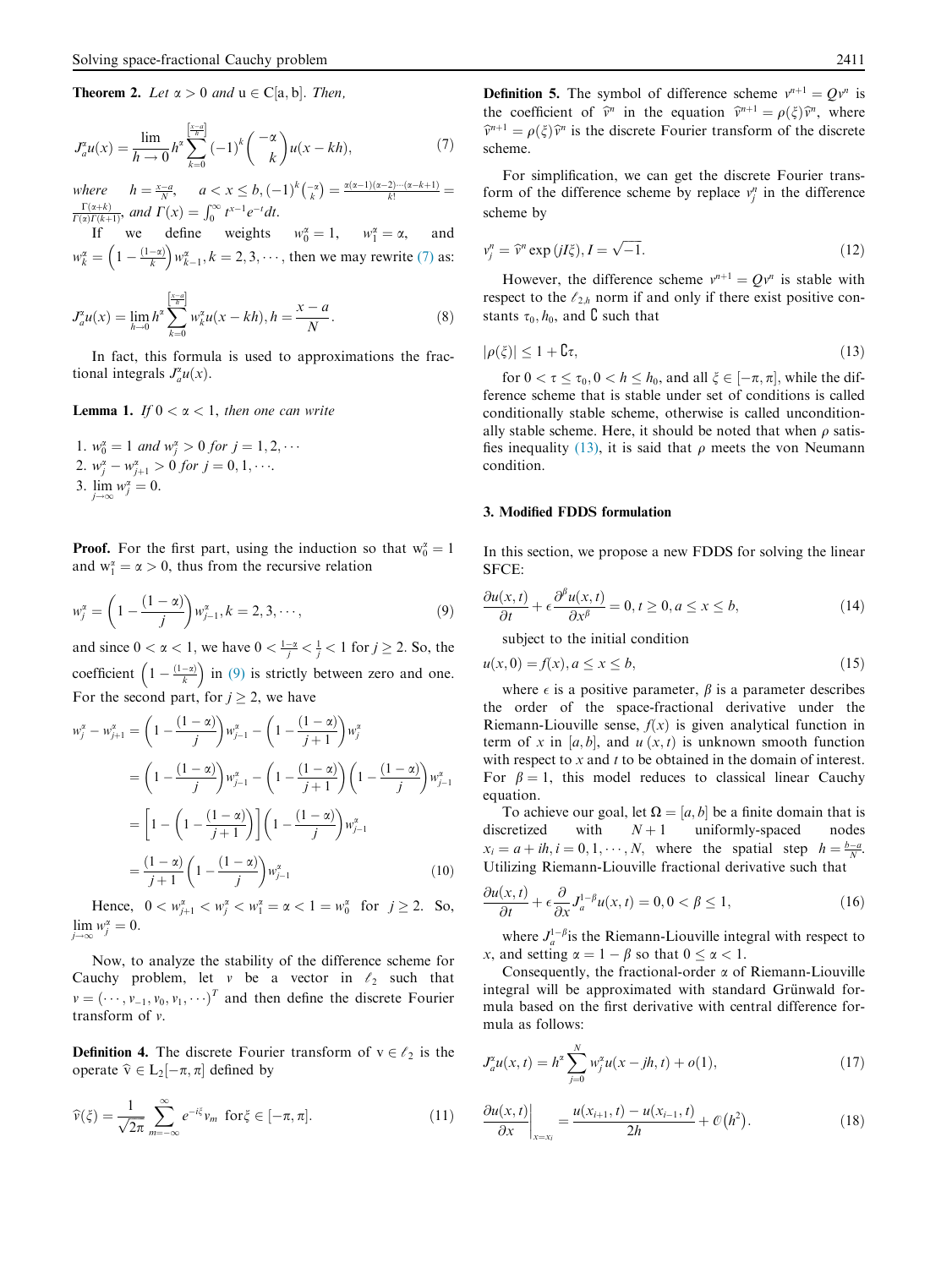By applying the FDDS in evaluating equation (16) at  $x = x_i$ and using equations (17) and (18), it yields that

$$
\frac{du(x_i, t)}{dt} = -\frac{\epsilon}{2h} \left[ h^{\alpha} \sum_{j=0}^{i+1} w_j^{\alpha} u(x_{i-j+1}, t) - h^{\alpha} \sum_{j=0}^{i-1} w_j^{\alpha} u(x_{i-j-1}, t) \right].
$$
\n(19)

Now, define a temporal partition  $t_n = n\tau, n = 0, 1, \dots,$ where  $\tau$  is the time step, and use the standard backward difference to approximate the temporal derivative in equation (19) such that

$$
\left. \frac{du(x_i, t)}{dt} \right|_{t=t_{n+1}} = \frac{u(x_i, t_{n+1}) - u(x_i, t_n)}{\tau} + \mathcal{O}(\tau). \tag{20}
$$

Letting  $u_i^n \approx u(x_i, t_n)$  denote the numerical solution, then we have

$$
\frac{u_i^{n+1} - u_i^n}{\tau} = -\frac{\epsilon}{2h} \left[ h^x \sum_{j=0}^{i+1} w_j^x u_{i-j+1}^{n+1} - h^x \sum_{j=0}^{i-1} w_j^x u_{i-j-1}^{n+1} \right].
$$
 (21)

Collecting like terms, we can rewrite equation (21) as follows:

$$
\frac{u_i^{n+1} - u_i^n}{\tau} + \frac{1}{h} \sum_{j=0}^N b_{ij} u_j^{n+1} = 0, i = 0, 1, \cdots, N,
$$
\n(22)

where

$$
b_{ij} = \begin{cases} \frac{\epsilon h^{z-1} \left[ w_{i-j+1}^z - w_{i-j-1}^z \right]}{2}, j < i-1, \\ \frac{\frac{\epsilon h^{z-1} \left[ w_2^z - w_0^z \right]}{2}, j = i-1, \\ \frac{\epsilon h^{z-1} w_1^z}{2}, j = i, \\ \frac{\frac{\epsilon h^{z-1} w_0^z}{2}}{2}, j = i+1, \\ 0, j > i+1. \end{cases}
$$
(23)

The vector of numerical solution  $U^n = [u_0^n, u_1^n, \dots, u_N^n]$  can be denoted by the following form

$$
(I + \tau A)U^{n+1} = U^n,
$$
\n<sup>(24)</sup>

where the matrix A has the elements  $a_{ij} = b_{ij}$ .

The next two theorems explain that the FDDS described in equation (22) is conditionally stable and consistent with firstorder accuracy in time and second-order accuracy in space.

**Theorem 3.** For  $i = 0, 1, \dots, N$ , the numerical scheme  $\frac{u_i^{n+1} - u_i^n}{\tau} = \frac{1}{h} \sum_{j=0}^{N} b_{ij} u_j^{n+1}$  is conditionally stable.

Proof. Consider the homogeneous scheme

$$
\frac{u_i^{n+1} - u_i^n}{\tau} = \frac{1}{h} \sum_{j=0}^N b_{ij} u_j^{n+1}, i = 0, 1, 2, \cdots, N.
$$
 (25)

Substitute  $u_i^n = \hat{u}^n \exp(iI\xi), I = \sqrt{-1}$ , into numerical scheme (22) such that

$$
\begin{aligned}\n\hat{u}^{n+1} \exp\left(iI\xi\right) - u^n \exp\left(iI\xi\right) &= r \sum_{j=0}^N b_{ij} \hat{u}^{n+1} \exp\left(jI\xi\right), \\
r &= \frac{\tau}{h}, \\
\hat{u}^{n+1} &= \rho(\xi)\hat{u}^n,\n\end{aligned} \tag{26}
$$

where  $\rho(\xi) = \left[1 - r \sum_{j=0}^{N} b_{ij} \exp((j-i)I\xi)\right]^{-1}$  that satisfies the von Neumann condition (13) if

$$
\left|1 - r \sum_{j=0}^{N} b_{ij} \exp((j-i)I\zeta)\right| \ge 1. \tag{27}
$$

By using the reverse triangle inequality, we have

$$
\left|1 - r\sum_{j=0}^{N} b_{ij} \exp((j-i)I\zeta)\right| \ge \left|1 - \left|r\sum_{j=0}^{N} b_{ij} \exp((j-i)I\zeta)\right|\right|.
$$
\n(28)

Therefore, von Neumann condition will be satisfied whenever

$$
\left|1 - \left|r\sum_{j=0}^{N} b_{ij} \exp((j-i)I\zeta)\right|\right| \ge 1, \tag{29}
$$

that is, either  $1 - \left| r \sum_{j=0}^{N} b_{ij} \exp((j - i)I\zeta) \right|$  $\vert \geq 1$ , which is impossible to behold, or  $1 - \left| r \sum_{j=0}^{N} b_{ij} \exp((j-i)I\xi) \right|$  $\vert \leq -1$ , which is equivalent to

$$
\left|\sum_{j=0}^{N} b_{ij} \exp((j-i)I\zeta)\right| \geq \frac{2}{r}.
$$
 (30)

Hence, the symbol  $\rho(\xi)$  of numerical scheme satisfies the von Neumann condition if

$$
\left|\sum_{j=0}^{N} b_{ij} \exp((j-i)I\zeta)\right| \geq \frac{2}{r}, \forall m = 0, 1, 2, \cdots, N.
$$
 (31)

which means that the numerical scheme is conditionally stable.

**Theorem 4.** For  $i = 0, 1, \dots, N$ , the numerical scheme  $\frac{u_i^{n+1}-u_i^n}{\tau} = \frac{1}{h} \sum_{j=0}^{N} b_{ij} u_j^{n+1}$  is consistent with second-order accuracy in space and first-order in time.

**Proof.** By using equations  $(17)$ ,  $(18)$ , and  $(20)$ , the fractional Cauchy equation (16) can be rewritten at  $(x_i, t_{n+1})$  as:

$$
\frac{u_i^{n+1} - u_i^n}{\tau} + \mathcal{O}(\tau) = -\frac{\epsilon}{2h} \left[ h^x \sum_{j=0}^{i+1} w_j^x u_{i-j+1}^{n+1} + o(1) -h^x \sum_{j=0}^{i-1} w_j^x u_{i-j-1}^{n+1} + o(1) \right] + \mathcal{O}(h^2).
$$
 (32)

Consequently, we have

$$
\left. \frac{\partial u(x_i, t)}{\partial t} \right|_{t=t_{n+1}} = -\epsilon \frac{\partial}{\partial x} \left[ J_a^{1-\beta} u(x, t_{n+1}) \right] \bigg|_{x=x_i}.
$$
\n(33)

#### 4. Numerical experiments

In this section, in order to solve the SFCE  $(1)$  and  $(2)$  numerically using the FDDS, the equation is presented in a discrete specific form. Anyhow, we consider three illustrated examples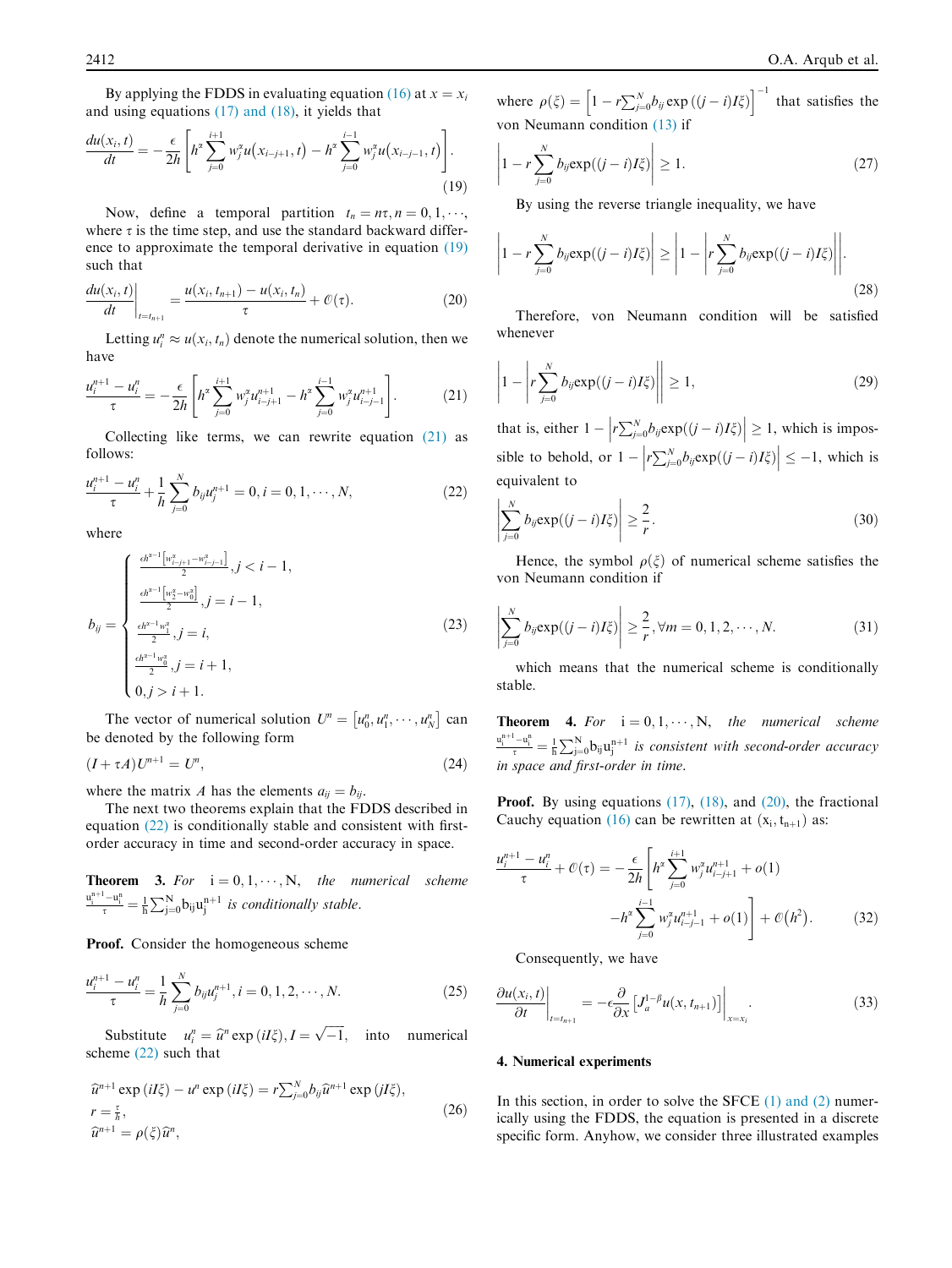to demonstrate the performance and efficiency of the proposed algorithm. The computations are performed by Wolfram-Mathematica software 11.

Example 1:. Consider the following homogeneous SFCE:

$$
\frac{\partial u(x,t)}{\partial t} + \epsilon \frac{\partial^{\beta} u(x,t)}{\partial x^{\beta}} = 0, \qquad (34)
$$

subject to the initial condition

$$
u(x,0) = \sin(\pi x),\tag{35}
$$

where  $\epsilon = 1 \times 10^{-3}$ ,  $t \ge 0$ ,  $x \in [1, 4]$ , and  $0 < \beta \le 1$ . In particular, the exact solution of IVPs (34) and (35) at  $\beta = 1$  is  $u(x, t) = \sin (\pi (x - \epsilon t)).$ 

Following the FDD algorithm, using  $h = 0.05$  and  $\tau = 0.01$ , the numerical results of FDDS with varying fractional order  $\beta$  such that  $\beta \in \{0.75, 0.85, 0.95, 1\}$  compared with exact solution are given in Table 1 at the time  $t = 0.5$  and  $x \in [1, 1.5]$ . In the light of showing the agreement between the FDDS and exact solutions, the absolute error of IVPs (34) and (35) are listed in Table 2 for  $\beta = 1$  when  $t = 0.5$ and  $x \in [1, 1.5]$  with  $h = 0.1$ . Table 3 is devoted to the FDDS approximate solutions at  $\beta = 0.95$  with varying times t such that  $t = 0.5$  and  $t = 1.0$  over the interval  $[1, 1.5]$  with  $h = 0.05$ . From these tables, it can be noted that the FDDS approximate solutions are in good agreement with the exact solutions over the domain of interest. Anyhow, more iteration leads to more accurate solutions. For further analysis, the 2Dplot of the FDDS and exact solution for Example 1 are drawn in Fig. 1 at  $t = 0.5$  and  $x \in [1, 3.5]$ . While, the surface plot of the approximate solution at  $\beta = 0.95$  is shown in Fig. 2.

Example 2:. Consider the following nonhomogeneous SFCE:

$$
\frac{\partial u(x,t)}{\partial t} + \epsilon \frac{\partial^{\beta} u(x,t)}{\partial x^{\beta}} = t,
$$
\n(36)

subject to the initial condition

 $u(x, 0) = \sin(\pi x),$  (37)

where  $\epsilon = 0.1$ ,  $t \ge 0$ ,  $x \in [1, 4]$ , and  $0 < \beta \le 1$ . In particular, the exact solution of IVPs (36) and (37) at  $\beta = 1$  is  $u(x, t) = \frac{1}{2}(t^2 + 2\sin(\pi(x - \epsilon t))).$ 

**Table 2** Absolute errors for Example 1 at  $\beta = 1$ .

| $\mathcal{X}$ | Exact       | <b>FDDS</b> | Absolute Error           |
|---------------|-------------|-------------|--------------------------|
| 1.1           | $-0.307523$ | $-0.309013$ | $1.49065 \times 10^{-3}$ |
| 1.2           | $-0.586514$ | $-0.587782$ | $1.26842 \times 10^{-3}$ |
| 1.3           | $-0.808093$ | $-0.809015$ | $0.92203 \times 10^{-3}$ |
| 1.4           | $-0.950570$ | $-0.951055$ | $0.48539 \times 10^{-3}$ |
| 1.5           | $-0.999999$ | $-1.000000$ | $1.23369 \times 10^{-6}$ |

| Table 3       | FDDS of Example 1 at $\beta$ = 0.95 with varying time T. |             |  |
|---------------|----------------------------------------------------------|-------------|--|
| $\mathcal{X}$ | $T=0.5$                                                  | $T=1.0$     |  |
| 1.05          | $-0.156431$                                              | $-0.156428$ |  |
| 1.10          | $-0.309014$                                              | $-0.309010$ |  |
| 1.15          | $-0.454008$                                              | $-0.454027$ |  |
| 1.20          | $-0.587832$                                              | $-0.587880$ |  |
| 1.25          | $-0.707186$                                              | $-0.707267$ |  |
| 1.30          | $-0.809130$                                              | $-0.809245$ |  |
| 1.35          | $-0.891152$                                              | $-0.891300$ |  |
| 1.40          | $-0.951232$                                              | $-0.951412$ |  |
| 1.45          | $-0.987892$                                              | $-0.988099$ |  |
| 1.50          | $-1.000230$                                              | $-1.000460$ |  |



Fig. 1 FDDS and exact solutions for Example 1 at  $t = 0.5$ .

Following the FDDS algorithm, using  $h = 0.05$  and  $\tau = 0.01$ , the numerical results of the FDDS and exact solutions are plot in Fig. 3 at time  $t = 0.5$  and  $x \in [1, 3.5]$ . While Fig. 4 displays the approximate solutions of IVPs (36) and

| Numerical results for Example 1 at $t = 0.5$ with varying $\beta$ .<br>Table 1 |              |             |                |                |                |
|--------------------------------------------------------------------------------|--------------|-------------|----------------|----------------|----------------|
| $\mathcal{X}$                                                                  | Exact        | $\beta=1$   | $\beta = 0.95$ | $\beta = 0.85$ | $\beta = 0.75$ |
| 1.05                                                                           | $-0.154883$  | $-0.156431$ | $-0.156431$    | $-0.156432$    | $-0.156432$    |
| 1.10                                                                           | $-0.307523$  | $-0.309013$ | $-0.309014$    | $-0.309014$    | $-0.309015$    |
| 1.15                                                                           | $-0.452590$  | $-0.453987$ | $-0.454008$    | $-0.454031$    | $-0.454036$    |
| 1.20                                                                           | $-0.586514$  | $-0.587782$ | $-0.587832$    | $-0.587886$    | $-0.587900$    |
| 1.25                                                                           | $-0.705995$  | $-0.707104$ | $-0.707186$    | $-0.707276$    | $-0.707301$    |
| 1.30                                                                           | $-0.808093$  | $-0.809015$ | $-0.809130$    | $-0.809257$    | $-0.809294$    |
| 1.35                                                                           | $-0.890292$  | $-0.891005$ | $-0.891152$    | $-0.891317$    | $-0.891366$    |
| 1.40                                                                           | $-0.950570$  | $-0.951055$ | $-0.951232$    | $-0.951433$    | $-0.951495$    |
| 1.45                                                                           | $-0.987441$  | $-0.987688$ | $-0.987892$    | $-0.988124$    | $-0.988199$    |
| 1.50                                                                           | $-0.9999999$ | $-1.000000$ | $-1.000230$    | $-1.000490$    | $-1.000570$    |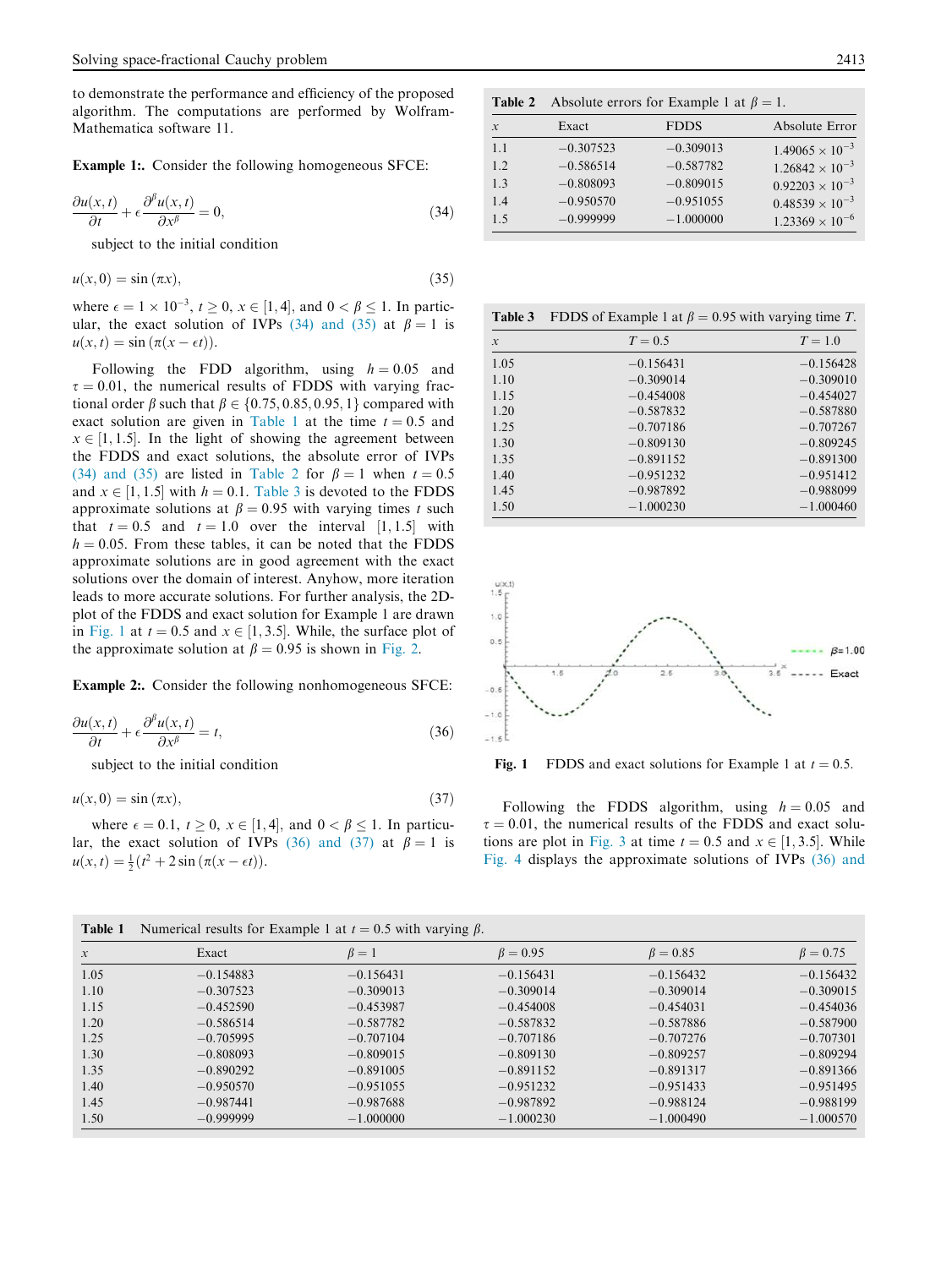

Fig. 2 Surface plot of FDDS solution for Example 1 at  $\beta = 0.95$ .



Fig. 3 FDDS and exact solutions for Example 2 at  $t = 0.5$ .



Fig. 4 Solution behavior of approximate solutions for Example 2 for different values of fractional order  $\beta$ .

(37) for different values of fractional-order  $\beta$  such that  $\beta \in \{0.75, 0.85, 0.95, 1\}$  at time  $t = 0.5$  and  $x \in [1, 3.5]$ . From these graphs, it can be concluded that the behavior of the FDDS approximate solutions are in good agreement with each other for different values of fractional order, which are very closed at the initial and endpoints. To show the effect of the time-level of the proposed scheme, the 2-dimintional plot of the FDDS solutions with varying time T such that  $T = 0.5$ and  $T = 1.0$  are shown in Fig. 5. Further, Fig. 6 depicts the surface plot of the approximate solution at  $\beta = 0.95$ .

Example 3:. Consider the following SFCE:

$$
\frac{\partial u(x,t)}{\partial t} + \epsilon \frac{\partial^{\beta} u(x,t)}{\partial x^{\beta}} = 0,
$$
\n(38)

subject to the initial condition



Fig. 5 Solution behavior of approximate solutions of Example 2 with different time-level T.



Fig. 6 Surface plot of FDDS solution for Example 2 at  $\beta = 0.95$ .

$$
u(x,0) = e^{\xi x},\tag{39}
$$

where  $\epsilon = 0.1$ ,  $\xi = 1.1771243444677$ ,  $t \ge 0$ ,  $x \in [-2, 1]$ , and  $0 < \beta \le 1$ . In particular, the exact solution of IVPs (38) and (39) at  $\beta = 1$  is given by  $u(x, t) = e^{\xi(x - \epsilon t)}$ .

Following the FDDS algorithm, using  $h = 0.0625$  and  $\tau = 0.01$ , the numerical results of the exact and FDDS for dif-<br>ferent values of fractional order  $\beta$  such that values of fractional  $\beta \in \{0.75, 0.85, 0.95, 1\}$  are given in Table 4 at the time  $t = 0.5$  and  $x \in [-2, -1.25]$ . Table 5 is devoted to the FDDS approximate solutions at  $\beta = 0.95$  with varying times t such that  $t = 0.5$  and  $t = 1$  over the interval  $[-2, -1.5]$  with  $h = 0.0625$ . From the tables, it can be noted that the FDDS approximate solutions are in good agreement with the exact solutions over the domain of interest. Anyhow, more iteration leads to more accurate solutions. For further analysis, the 2Dplot of the FDDS and exact solution of IVPs (38) and (39) are drawn in Fig. 7 at  $t = 0.5$  and  $x \in [-2, 1]$ . Fig. 8 displays the approximate solutions of IVPs (38) and (39) for different values of fractional-order  $\beta$  such that  $\beta \in \{0.75, 0.85, 0.95, 1\}$  at time  $t = 0.5$  and  $x \in [-2, 1]$ . While, the surface plot of the FDDS approximate solution at  $\beta = 0.95$  is shown in Fig. 9. From these graphs, it can be concluded that the behavior of the FDDS approximate solutions are in good agreement with each other at different values of  $\beta$ . (See Fig. 10.)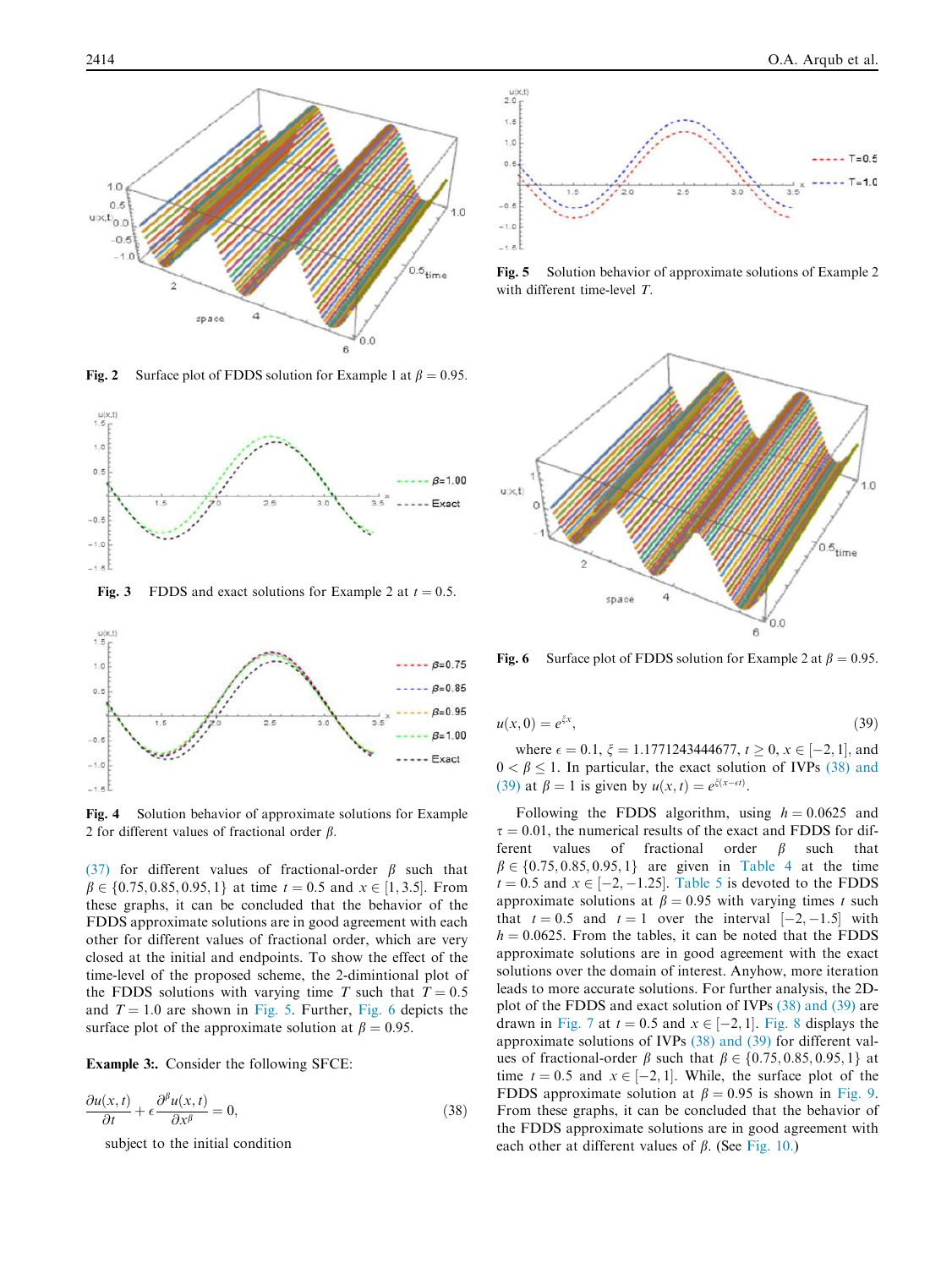| Table 4       | Numerical results for Example 3 at $t = 0.5$ with varying $\beta$ . |           |                |                |                |
|---------------|---------------------------------------------------------------------|-----------|----------------|----------------|----------------|
| $\mathcal{X}$ | Exact                                                               | $\beta=1$ | $\beta = 0.95$ | $\beta = 0.85$ | $\beta = 0.75$ |
| $-2.0000$     | 0.089537                                                            | 0.094808  | 0.094822       | 0.094847       | 0.094868       |
| $-1.9375$     | 0.096373                                                            | 0.102192  | 0.102184       | 0.102175       | 0.102171       |
| $-1.8750$     | 0.103730                                                            | 0.109994  | 0.111023       | 0.112139       | 0.112442       |
| $-1.8125$     | 0.111649                                                            | 0.118391  | 0.119907       | 0.121624       | 0.122163       |
| $-1.7500$     | 0.120173                                                            | 0.127429  | 0.129290       | 0.131461       | 0.132197       |
| $-1.6875$     | 0.129347                                                            | 0.137158  | 0.139306       | 0.141862       | 0.142774       |
| $-1.6250$     | 0.139222                                                            | 0.147629  | 0.150043       | 0.152954       | 0.154028       |
| $-1.5625$     | 0.149851                                                            | 0.158900  | 0.161572       | 0.164827       | 0.166060       |
| $-1.5000$     | 0.161291                                                            | 0.171031  | 0.173965       | 0.177565       | 0.178954       |
| $-1.4375$     | 0.173605                                                            | 0.184088  | 0.187291       | 0.191244       | 0.192792       |
| $-1.3750$     | 0.186859                                                            | 0.198142  | 0.201627       | 0.205946       | 0.207658       |
| $-1.3125$     | 0.201124                                                            | 0.213269  | 0.217050       | 0.221754       | 0.223637       |
| $-1.2500$     | 0.216479                                                            | 0.229551  | 0.233647       | 0.238756       | 0.240817       |

| Table 5       | FDDS of Example 3 at $\beta$ = 0.95 with varying time t. |          |  |
|---------------|----------------------------------------------------------|----------|--|
| $\mathcal{X}$ | $t = 0.5$                                                | $t=1$    |  |
| $-2.0000$     | 0.094822                                                 | 0.094677 |  |
| $-1.9375$     | 0.102184                                                 | 0.102151 |  |
| $-1.8750$     | 0.111023                                                 | 0.112044 |  |
| $-1.8125$     | 0.119907                                                 | 0.121425 |  |
| $-1.7500$     | 0.12929                                                  | 0.131169 |  |
| $-1.6875$     | 0.139306                                                 | 0.141487 |  |
| $-1.6250$     | 0.150043                                                 | 0.152500 |  |
| $-1.5625$     | 0.161572                                                 | 0.164299 |  |
| $-1.5000$     | 0.173965                                                 | 0.176962 |  |
|               |                                                          |          |  |



**Fig. 7** FDDS and exact solutions for Example 3 at  $t = 0.5$ .



Fig. 8 Solution behavior of approximate solutions for Example 3 for different values of fractional order  $\beta$ .



Fig. 9 Solution behavior of approximate solutions of Example 3 with different time-level  $T$ .



Fig. 10 Surface plot of FDDS solution for Example 3 at  $\beta = 0.95.$ 

#### 5. Conclusion

In this work, a new FDDS with supporting analysis has been developed for solving the SFCE with and without source term under the Grünwald-Letnikov fractional formula. The approximate solution has been obtained based on the implicit discretization scheme. Stability and consistency were discussed, which turns out that the proposed scheme is conditionally stable, first-order accurate in time, and second-order accurate in space. Three numerical applications have been added to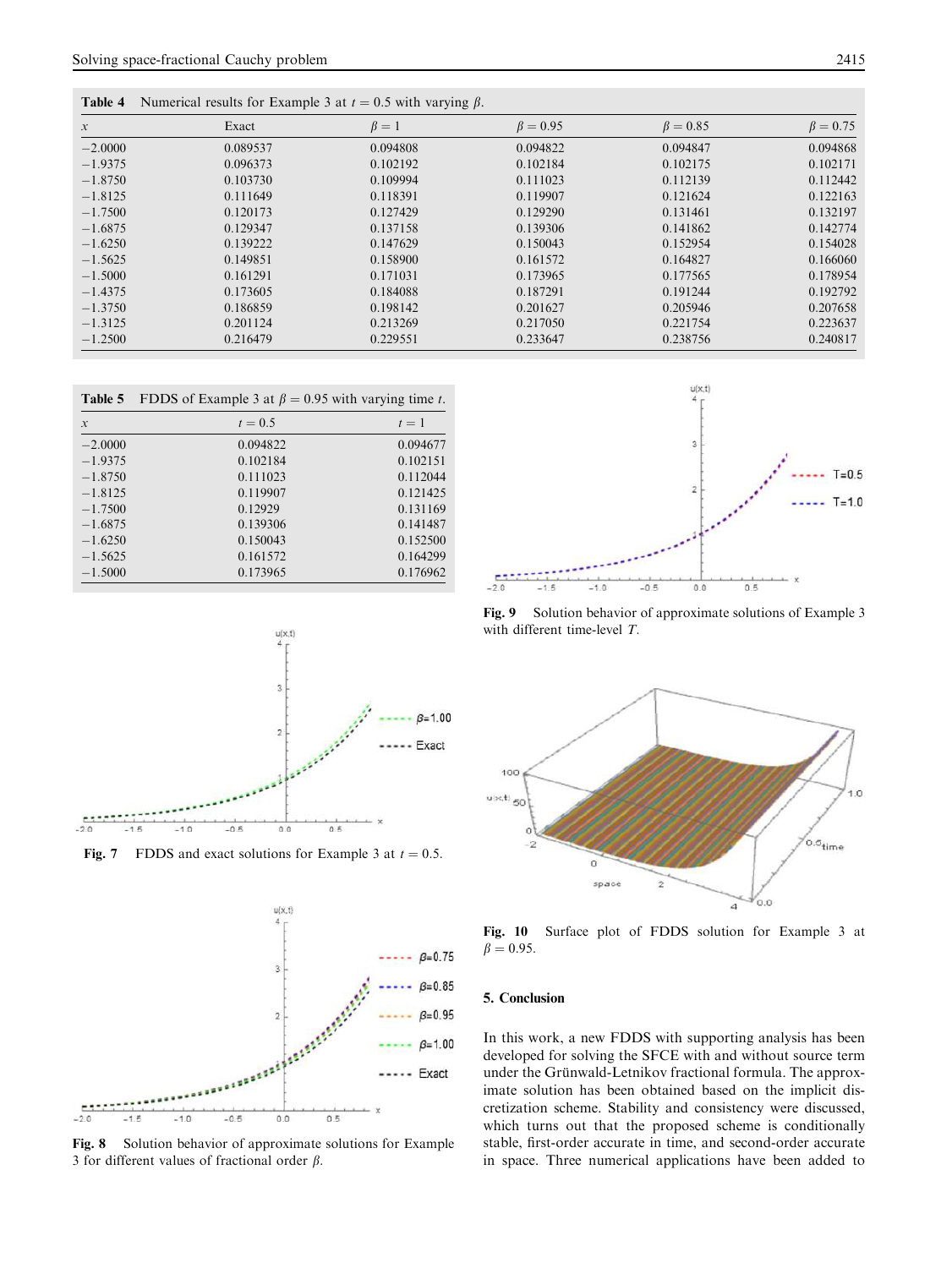demonstrate the ability and efficiency of the method. The results indicated that the approximate solutions are coinciding with each other at the selected nods and parameters. From the obtained results, we can conclude that the modified FDDS is a systematic and suitable scheme to address numerous fractional problems across physics, applied sciences, and engineering. The calculations have been performed by using the Wolfram-Mathematica 11.

#### Declaration of Competing Interest

The authors declare that they have no conflicts of interest.

#### Acknowledgement

This research work is supported by the Ajman University grant: 2019-20.

#### References

- [1] D. Cafagna, G. Grassi, Observer-based projective synchronization of fractional systems via a scalar signal: application to hyperchaotic Rössler systems, Nonlinear Dyn. 68 (2012) 117–128.
- [2] R. Caponetto, G. Maione, A. Pisano, M.M.R. Rapaic, E. Usai, Analysis and shaping of the self-sustained oscillations in relay controlled fractional-order systems, Fract. Calculus Appl. Anal. 16 (2013) 93–108.
- [3] S.S. Ray, New exact solutions of nonlinear fractional acoustic wave equations in ultrasound, Comput. Math. Appl. 71 (2016) 859–868.
- [4] M.M. Meerschaert, C. Tadjeran, Finite difference approximations for fractional advection-dispersion flow equations, J. Comput. Appl. Math. 172 (2004) 65–77.
- [5] S.S. Ray, S. Sahoo, Analytical approximate solutions of Riesz fractional diffusion equation and Riesz fractional advectiondispersion equation involving nonlocal space fractional derivatives, Math. Meth. Appl. Sci. 38 (2015) 2840–2849.
- [6] A. Atangana, D. Baleanu, New fractional derivatives with nonlocal and non-singular kernel: theory and application to heat transfer model, Therm. Sci. 20 (2016) 763–769.
- [7] P. Zhuang, F. Liu, V. Anh, I. Turner, Numerical methods for the variable-order fractional advection-diffusion equation with a nonlinear source term, SIAM J. Numer. Anal. 47 (2009) 1760– 1781.
- [8] E. Atilgan, M. Senol, A. Kurt, O. Tasbozan, New wave solutions of time-fractional coupled Boussinesq-Whitham-Broer-Kaup equation as a model of water waves, China Ocean Eng. 33 (2019) 477–483.
- [9] O. Abu Arqub, M. Al-Smadi, Atangana-Baleanu fractional approach to the solutions of Bagley-Torvik and Painlevé equations in Hilbert space, Chaos, Solitons Fractals 117 (2018) 161–167.
- [10] O. Abu Arqub, Z. Odibat, M. Al-Smadi, Numerical solutions of time-fractional partial integrodifferential equations of Robin functions types in Hilbert space with error bounds and error estimates, Nonlinear Dyn. 94 (2018) 1819–1834.
- [11] D. Kumara, R.P. Agarwal, J. Singh, A modified numerical scheme and convergence analysis for fractional model of Lienard's equation, J. Comput. Appl. Math. 339 (2018) 405– 413.
- [12] F. Liu, P. Zhuang, I. Turner, K. Burrage, V. Anh, A new fractional finite volume method for solving the fractional diffusion equation, Appl. Math. Model. 38 (2014) 3871–3878.
- [13] H. Hejazi, F. Liu, T. Moroney, A comparison of finite difference and finite volume methods for solving the space-fractional advection-dispersion equation with variable coefficients, ANZIAM J. 54 (2013) 557–573.
- [14] O.P. Agarawal, Solution for a fractional diffusion-wave equation defined in a boundary domain, Nonlinear Dyn. 29 (2002) 145–155.
- [15] Y.M. Chen, Y.B. Wu, Wavelet method for a class of fractional convection-diffusion equation with variable coefficients, J. Comput. Sci. 1 (2010) 146–149.
- [16] D.H. Shou, J.H. He, Beyond A domian's methods: The variational iteration method for solving heat-like and wavelike equations with variables coefficients, Phys. Lett. A 73 (2007)  $1 - 5$ .
- [17] A.V. Faminskii, An initial boundary-value problem in a halfstrip for the Korteweg-de Vries equation in fractional-order Sobolev spaces, Comm. Partial Differential Eq. 29 (2004) 1653– 1695.
- [18] O. Abu Arqub, M. Al-Smadi, Numerical algorithm for solving time-fractional partial integrodifferential equations subject to initial and Dirichlet boundary conditions, Numerical Meth. Partial Differential Eq. 34 (2018) 1577–1597.
- [19] O. Abu Arqub, M. Al-Smadi, An adaptive numerical approach for the solutions of fractional advection–diffusion and dispersion equations in singular case under Riesz's derivative operator, Phys. A 540 (2020) 123257.
- [20] M. Al-Smadi, O. Abu Arqub, Computational algorithm for solving fredholm time-fractional partial integrodifferential equations of dirichlet functions type with error estimates, Appl. Math. Comput. 342 (2019) 280–294.
- [21] J.F. Alzaidy, Fractional sub-equation method and its applications to the space-time fractional differential equations in mathematical physics, British J. Math. Comput. Sci. 3 (2013) 153–163.
- [22] O. Abu Arqub, M. Al-Smadi, Numerical solutions of Riesz fractional diffusion and advection-dispersion equations in porous media using iterative reproducing kernel algorithm, Journal Porous Media. (in press).
- [23] D.I. Sinelshchikov, N.A. Kudryashov, On the Jacobi last multipliers and Lagrangians for a family of Liénard-type equations, Appl. Math. Comput. 307 (2017) 257–264.
- [24] A. Atangana, J.J. Nieto, Numerical solution for the model of RLC circuit via the fractional derivative without singular kernel, Adv. Mech. Eng. 7 (2015) 1–7.
- [25] K. Moaddy, A. Freihat, M. Al-Smadi, E. Abuteen, I. Hashim, Numerical investigation for handling fractional-order Rabinovich-Fabrikant model using the multistep approach, Soft. Comput. 22 (2018) 773–782.
- [26] O. Abu Arqub, M. Al-Smadi, Numerical algorithm for solving two-point, second-order periodic boundary value problems for mixed integro-differential equations, Appl. Math. Comput. 243 (2014) 911–922.
- [27] A. Atangana, J.F. Gómez-Aguilar, Decolonisation of fractional calculus rules: Breaking commutativity and associativity to capture more natural phenomena, European Phys. J. Plus 133 (2018) 1–22.
- [28] O. Abu Arqub, A. El-Ajou, S. Momani, Constructing and predicting solitary pattern solutions for nonlinear timefractional dispersive partial differential equations, J. Comput. Phys. 293 (2015) 385–399.
- [29] O. Abu Arqub, Fitted reproducing kernel Hilbert space method for the solutions of some certain classes of time-fractional partial differential equations subject to initial and Neumann boundary conditions, Comput. Math. Appl. 73 (2017) 1243–1261.
- [30] M. Ciesielski, Fractional finite difference method applied for solving anomalous diffusion equations with initial-boundary conditions, un published PhD Thesis, Czestochowa (2005).